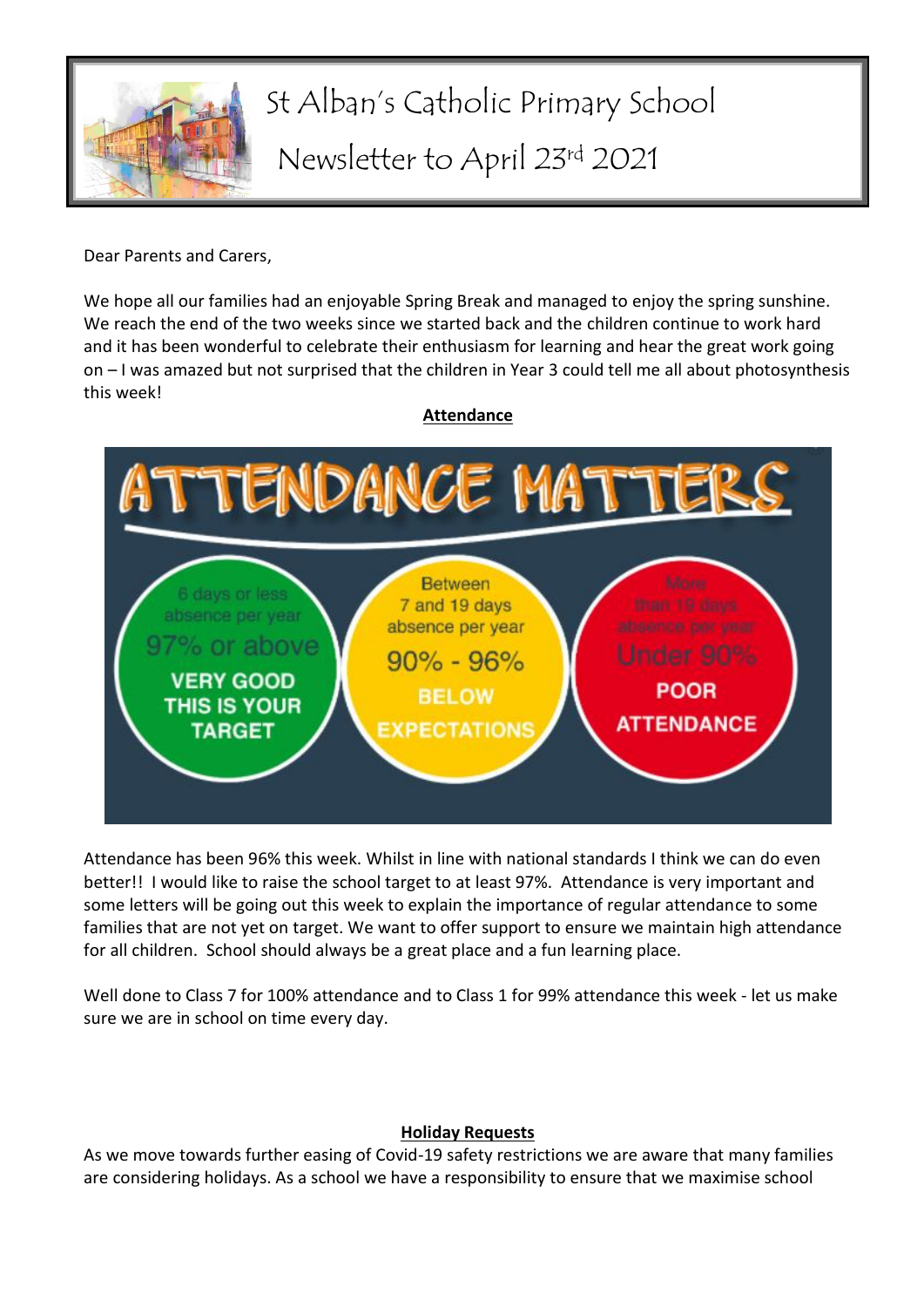time for our children's wellbeing and urge families not to take holidays in term time. Holiday requests will not be authorised.

## **Celebration**

We had a virtual zoom celebration assembly last Friday –and it is was great to celebrate the amazing work that is going on in the classrooms and to hear the teachers speak so well of new learning gained. Well done to all our stars of the week!



| <b>St Alban's Stars of the week</b> |                          |                            |
|-------------------------------------|--------------------------|----------------------------|
| <b>Reception</b>                    | <b>Darcie Mitchell</b>   | <b>Millie Ford</b>         |
| Year 1                              | <b>LILY-ROSE O'LEARY</b> | <b>NUALA MILLING</b>       |
| <b>Year 2</b>                       | <b>FINLAY GARDNER</b>    | <b>AVA-VIOLET RICHMOND</b> |
| Year <sub>3</sub>                   | <b>JACK MINNIS</b>       | <b>AJAY CRINGLE</b>        |
| Year 4                              | <b>BOBBY MOORE</b>       | <b>MICHAEL BROUGH</b>      |
| Year <sub>5</sub>                   | <b>AVINAY LESLIE</b>     | <b>SCARLETT THORBINSON</b> |
| Year 6                              | <b>Corey Bellion</b>     | <b>Harry Kneen</b>         |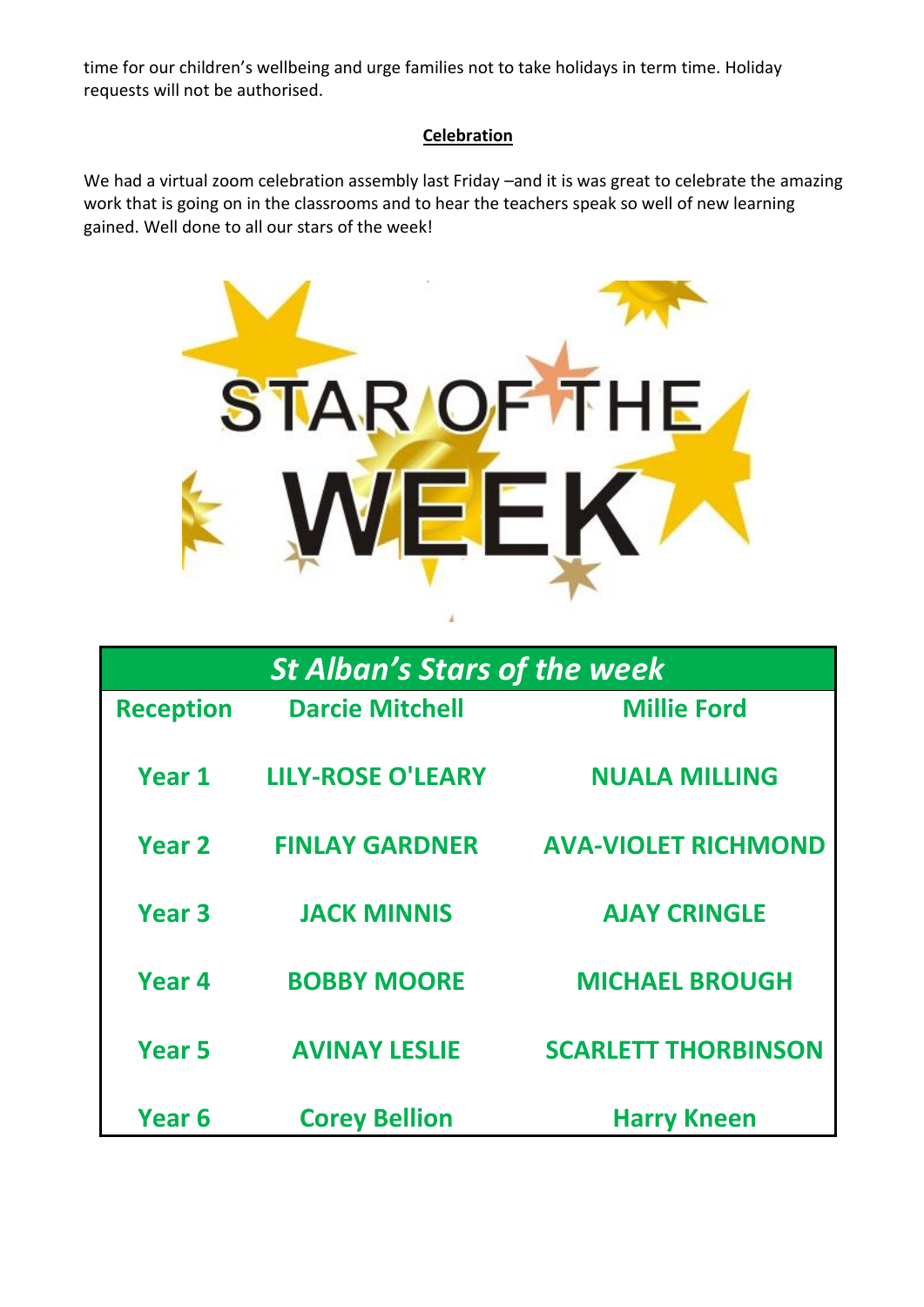## **Highlights**

Year 4 working are working so brilliantly on the harp and it was great to "hear" yesterday and Year 5 have had a great week on Fractions – I was very pleased to see them testing me! The teachers have been working on our long term Curriculum plan and spend some more time together working on Maths this week.



Well done to **Isabella Hope** for being super kind and going above and beyond– she always thinks of others and thought of her brother. When she worked hard for an award for herself she had a change of heart and decided to choose a prize to give to him instead – Like all great sisters and a real life lesson – she learned that she could have both!! Thanks for going above and beyond Bella!!

### **Catch up**

We have just completed the first wave of our catch up funding – some 60 students have benefitted from some extra support and we now begin the next group next week. – If selected please ensure good attendance as each session cost over £45 and we are making sure we measure the impact.

## **First Sacraments**

It was great to see the Year 4 children and parents as we prepare for them celebrating the first sacraments at the online meeting last week - thanks for so many for your high attendance.

### **Book Swap**

On Monday  $10^{th}$  May the children we would like the children to bring in any good quality/ nearly new books they have at home that they no longer want. Then on the Friday during our book day, they will be able to choose a different book to take home to read. We have done this before and it proved to be a very successful and positive experience for the children and fostered a love for books in line with our whole school focus.

Some of the donated books will go towards building a new library for our children to enjoy. There is a big push nationally for the provision of high quality reading experiences in the Primary school environment at the moment.

This new initiative is being promoted by Cressida Cowell author of 'How to Train Your Dragon' and was recently featured on the BBC news.